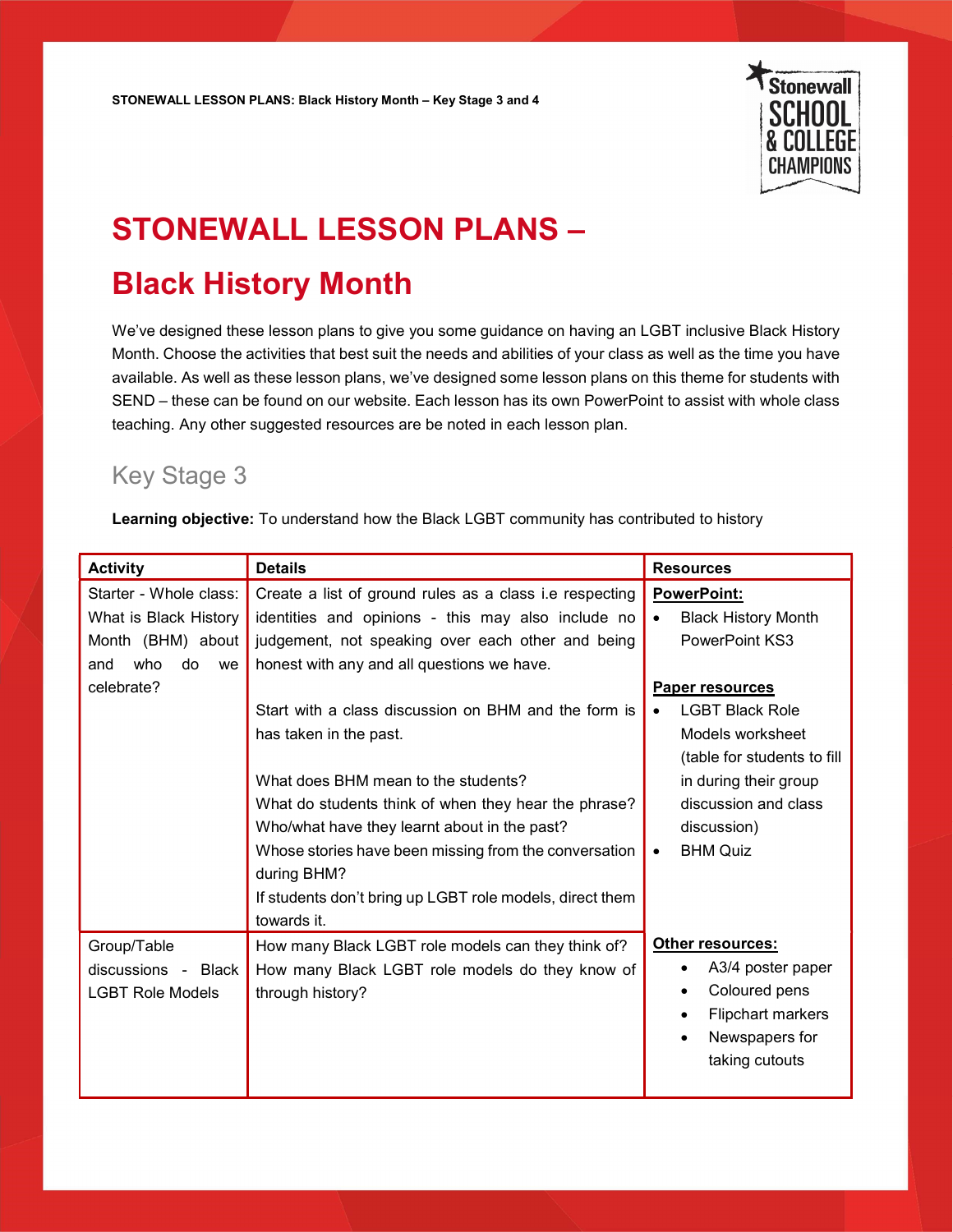STONEWALL LESSON PLANS: Black History Month – Key Stage 3 and 4



| Whole Class - Black<br><b>LGBT Role Models</b> | Feedback from group discussions.                            |  |
|------------------------------------------------|-------------------------------------------------------------|--|
|                                                | Look at the pictures of the Black LGBT role models. Ask     |  |
|                                                | students to tell you if they recognize any. If they do, go  |  |
|                                                | through and see who they recognize and from where.          |  |
|                                                |                                                             |  |
|                                                | Use the role model biographies to discuss who they are      |  |
|                                                | and why they are a role model.                              |  |
| Individual - Poster                            | Ask each student to choose the role model that inspires     |  |
|                                                | them the most and make a poster about them.                 |  |
|                                                |                                                             |  |
|                                                | It should be a poster that they're designing for the school |  |
|                                                | to use for BHM awareness. They should consider that         |  |
|                                                | the audience for the poster will be other students from     |  |
|                                                | your school.                                                |  |
|                                                |                                                             |  |
| Plenary: Whole Class                           | Dependent on time, have students complete the quiz          |  |
| - Quiz                                         | individually, in teams or as a whole class                  |  |
|                                                |                                                             |  |
|                                                |                                                             |  |
|                                                |                                                             |  |
|                                                |                                                             |  |
|                                                |                                                             |  |
|                                                |                                                             |  |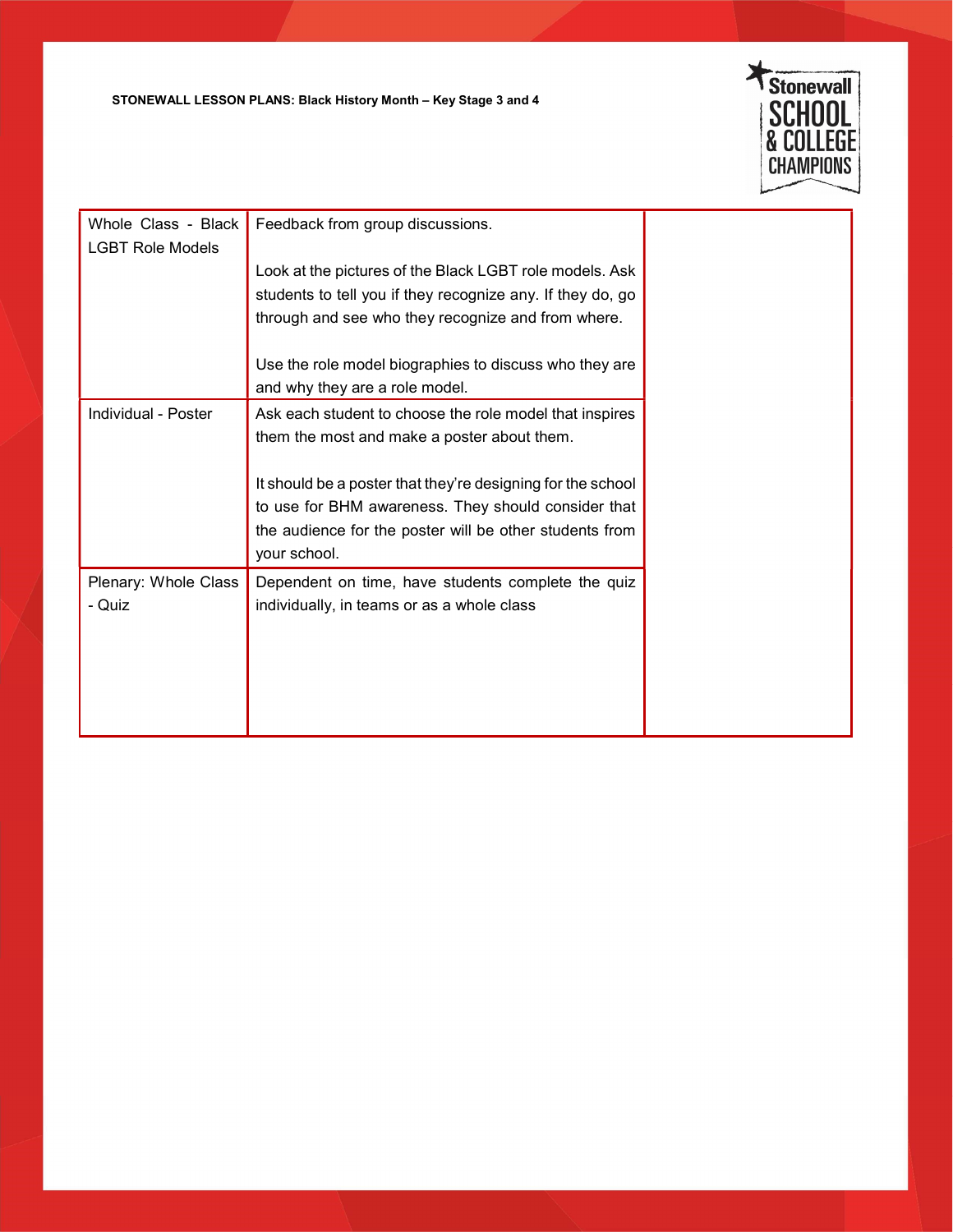STONEWALL LESSON PLANS: Black History Month – Key Stage 3 and 4



## Key Stage 4

Learning objective: To understand what intersectionality is

| <b>Activity</b>                                                                | <b>Details</b>                                                                                                                                                                                                                                                                                                                                                                                                                                                                                    | <b>Resources</b>                                                                      |
|--------------------------------------------------------------------------------|---------------------------------------------------------------------------------------------------------------------------------------------------------------------------------------------------------------------------------------------------------------------------------------------------------------------------------------------------------------------------------------------------------------------------------------------------------------------------------------------------|---------------------------------------------------------------------------------------|
| Starter: Whole Class -<br>Welcome<br><b>Black</b><br>to<br>History Month (BHM) | Create a list of ground rules as a class i.e respecting<br>identities and opinions - this may also include no<br>judgement, not speaking over each other and being<br>honest with any and all questions we have.                                                                                                                                                                                                                                                                                  | PowerPoint:<br><b>Black History Month</b><br>$\bullet$<br>PowerPoint KS4<br>$\bullet$ |
|                                                                                | Class discussion on BHM.<br>Why do we celebrate it?<br>How do we celebrate it?                                                                                                                                                                                                                                                                                                                                                                                                                    | <b>Other resources:</b><br>A4 paper<br>Coloured pens<br>Pictures of all the           |
| Whole Class - Defining<br>importance<br>the<br>οf<br>intersectionality         | By a show of hands, who has heard the term<br>intersectionality before?<br>Come up with a class definition of intersectionality - see<br>how it compares to the definition on the board.<br>How might different parts of someone's identity intersect?<br>(for example, being a black trans woman)<br>What are the different intersects students come up with?<br>(for example, race, faith, sexual orientation, gender<br>identity, gender)<br>Why is it important to understand and acknowledge | role models<br>Coloured post it<br>$\bullet$<br>notes (2 different<br>colours)        |
| Group/table discussion<br>Intersections<br>and<br><b>BHM</b>                   | intersectionality?<br>Which role models or figures from history do we learn<br>about during BHM?                                                                                                                                                                                                                                                                                                                                                                                                  |                                                                                       |
|                                                                                | What might be the different intersects in their identities?<br>Which intersects and groups of people are missing from<br>our lessons?<br>Students mind map their ideas.                                                                                                                                                                                                                                                                                                                           |                                                                                       |